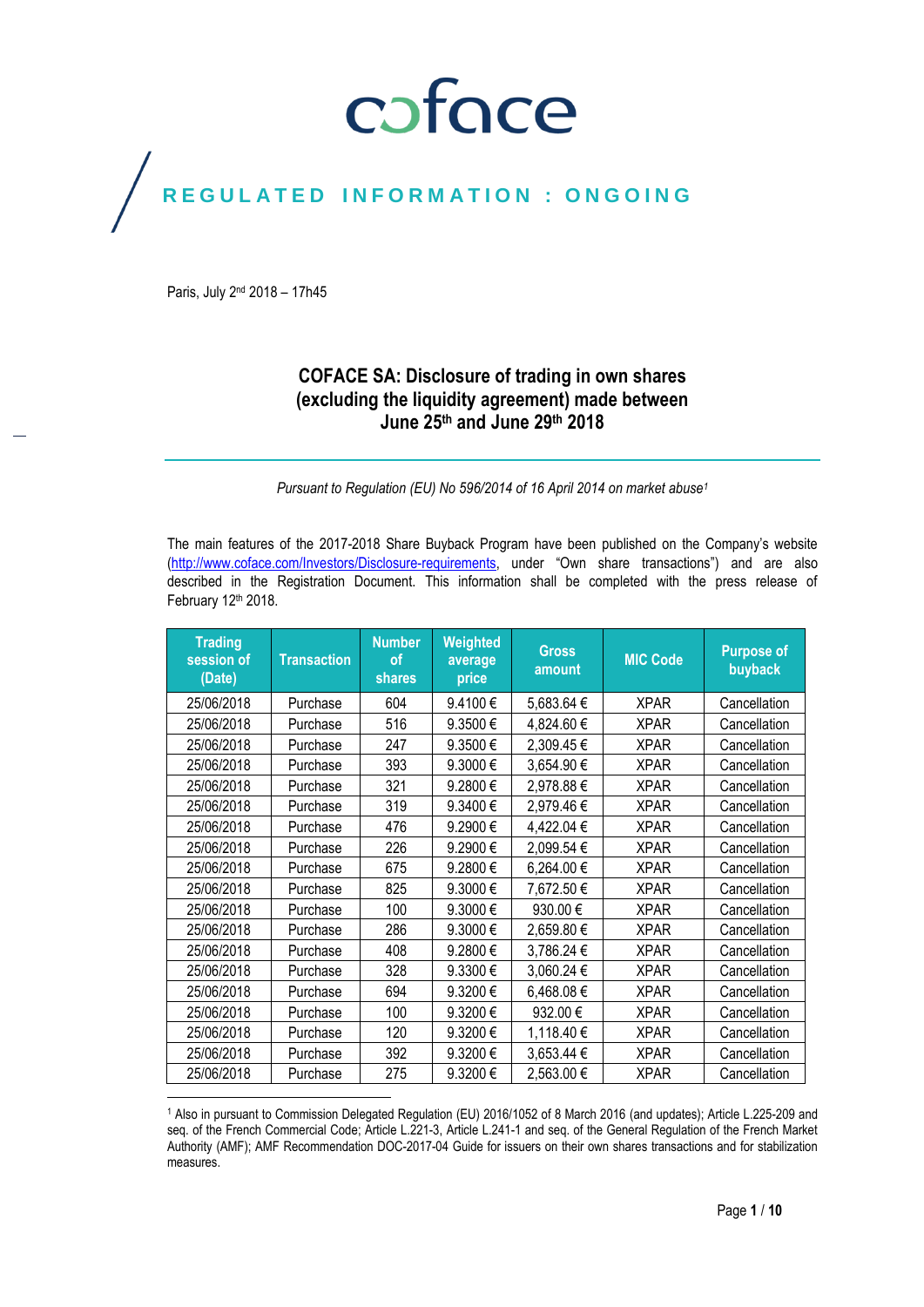| 25/06/2018       | Purchase | 76              | 9.3200€ | 708.32€    | <b>XPAR</b> | Cancellation        |
|------------------|----------|-----------------|---------|------------|-------------|---------------------|
| 25/06/2018       | Purchase | 413             | 9.2800€ | 3,832.64 € | <b>XPAR</b> | Cancellation        |
| 25/06/2018       | Purchase | 254             | 9.2800€ | 2,357.12€  | <b>XPAR</b> | Cancellation        |
| 25/06/2018       | Purchase | 461             | 9.3200€ | 4,296.52€  | <b>XPAR</b> | Cancellation        |
| 25/06/2018       | Purchase | 573             | 9.3100€ | 5,334.63 € | <b>XPAR</b> | Cancellation        |
| 25/06/2018       | Purchase | 382             | 9.3000€ | 3,552.60 € | <b>XPAR</b> | Cancellation        |
| 25/06/2018       | Purchase | 78              | 9.3100€ | 726.18€    | <b>XPAR</b> | Cancellation        |
| 25/06/2018       | Purchase | 261             | 9.3100€ | 2,429.91 € | <b>XPAR</b> | Cancellation        |
| 25/06/2018       | Purchase | 378             | 9.2800€ | 3,507.84 € | <b>XPAR</b> | Cancellation        |
| 25/06/2018       | Purchase | 232             | 9.2800€ | 2,152.96€  | <b>XPAR</b> | Cancellation        |
| 25/06/2018       | Purchase | 185             | 9.3200€ | 1,724.20€  | <b>XPAR</b> | Cancellation        |
| 25/06/2018       | Purchase | 24              | 9.3000€ | 223.20€    | <b>XPAR</b> | Cancellation        |
| 25/06/2018       | Purchase | 411             | 9.3200€ | 3,830.52€  | <b>XPAR</b> | Cancellation        |
| 25/06/2018       | Purchase | 316             | 9.3200€ | 2,945.12€  | <b>XPAR</b> | Cancellation        |
| 25/06/2018       | Purchase | 24              | 9.3200€ | 223.68€    | <b>XPAR</b> | Cancellation        |
| 25/06/2018       | Purchase | 358             | 9.3200€ | 3,336.56 € | <b>XPAR</b> | Cancellation        |
| 25/06/2018       | Purchase | 239             | 9.3200€ | 2,227.48€  | <b>XPAR</b> | Cancellation        |
| 25/06/2018       | Purchase | 145             | 9.3200€ | 1,351.40 € | <b>XPAR</b> | Cancellation        |
| 25/06/2018       | Purchase | 388             | 9.3200€ | 3,616.16€  | <b>XPAR</b> | Cancellation        |
| 25/06/2018       | Purchase | 73              | 9.3100€ | 679.63€    | <b>XPAR</b> | Cancellation        |
| 25/06/2018       | Purchase | 394             | 9.3100€ | 3,668.14 € | <b>XPAR</b> | Cancellation        |
| 25/06/2018       | Purchase | 435             | 9.3200€ | 4,054.20 € | <b>XPAR</b> | Cancellation        |
| 25/06/2018       | Purchase | 395             | 9.3100€ | 3,677.45€  | <b>XPAR</b> | Cancellation        |
| 25/06/2018       | Purchase | 354             | 9.3100€ | 3,295.74 € | <b>XPAR</b> | Cancellation        |
| 25/06/2018       | Purchase | 492             | 9.2800€ | 4,565.76€  | <b>XPAR</b> | Cancellation        |
| 25/06/2018       | Purchase | $\overline{7}$  | 9.2800€ | 64.96€     | <b>XPAR</b> | Cancellation        |
| 25/06/2018       | Purchase | 318             | 9.2900€ | 2,954.22 € | <b>XPAR</b> | Cancellation        |
| 25/06/2018       | Purchase | 319             | 9.2900€ | 2,963.51 € | <b>XPAR</b> | Cancellation        |
| 25/06/2018       | Purchase | 476             | 9.2700€ | 4,412.52 € | <b>XPAR</b> | Cancellation        |
| 25/06/2018       | Purchase | 345             | 9.2700€ | 3,198.15€  | <b>XPAR</b> | Cancellation        |
| 25/06/2018       | Purchase | 155             | 9.2900€ | 1,439.95€  | <b>XPAR</b> | Cancellation        |
| 25/06/2018       | Purchase | 190             | 9.2900€ | 1,765.10 € | <b>XPAR</b> | Cancellation        |
| 25/06/2018       | Purchase | 119             | 9.2900€ | 1,105.51 € | <b>XPAR</b> | Cancellation        |
| 25/06/2018       | Purchase | 226             | 9.2900€ | 2,099.54€  | <b>XPAR</b> | Cancellation        |
| 25/06/2018       | Purchase | 345             | 9.2900€ | 3,205.05 € | <b>XPAR</b> | Cancellation        |
| 25/06/2018       | Purchase | 519             | 9.2700€ | 4,811.13 € | <b>XPAR</b> | Cancellation        |
| 25/06/2018       | Purchase | 290             | 9.2700€ | 2,688.30 € | <b>XPAR</b> | Cancellation        |
| 25/06/2018       | Purchase | 133             | 9.2900€ | 1,235.57€  | <b>XPAR</b> | Cancellation        |
| 25/06/2018       | Purchase | 260             | 9.2900€ | 2,415.40 € | <b>XPAR</b> | Cancellation        |
| 25/06/2018       | Purchase | 160             | 9.2900€ | 1,486.40 € | <b>XPAR</b> | Cancellation        |
| 25/06/2018       | Purchase | 160             | 9.2900€ | 1,486.40 € | <b>XPAR</b> | Cancellation        |
| 25/06/2018       | Purchase | 118             | 9.2900€ | 1,096.22 € | <b>XPAR</b> | Cancellation        |
| 25/06/2018       | Purchase | 294             | 9.2900€ | 2,731.26 € | <b>XPAR</b> | Cancellation        |
| 25/06/2018       | Purchase | 10 <sup>°</sup> | 9.2900€ | 92.90€     | <b>XPAR</b> | Cancellation        |
| Total 25/06/2018 |          | 19,090          | 9.3049€ | 177,630 €  | <b>XPAR</b> | <b>Cancellation</b> |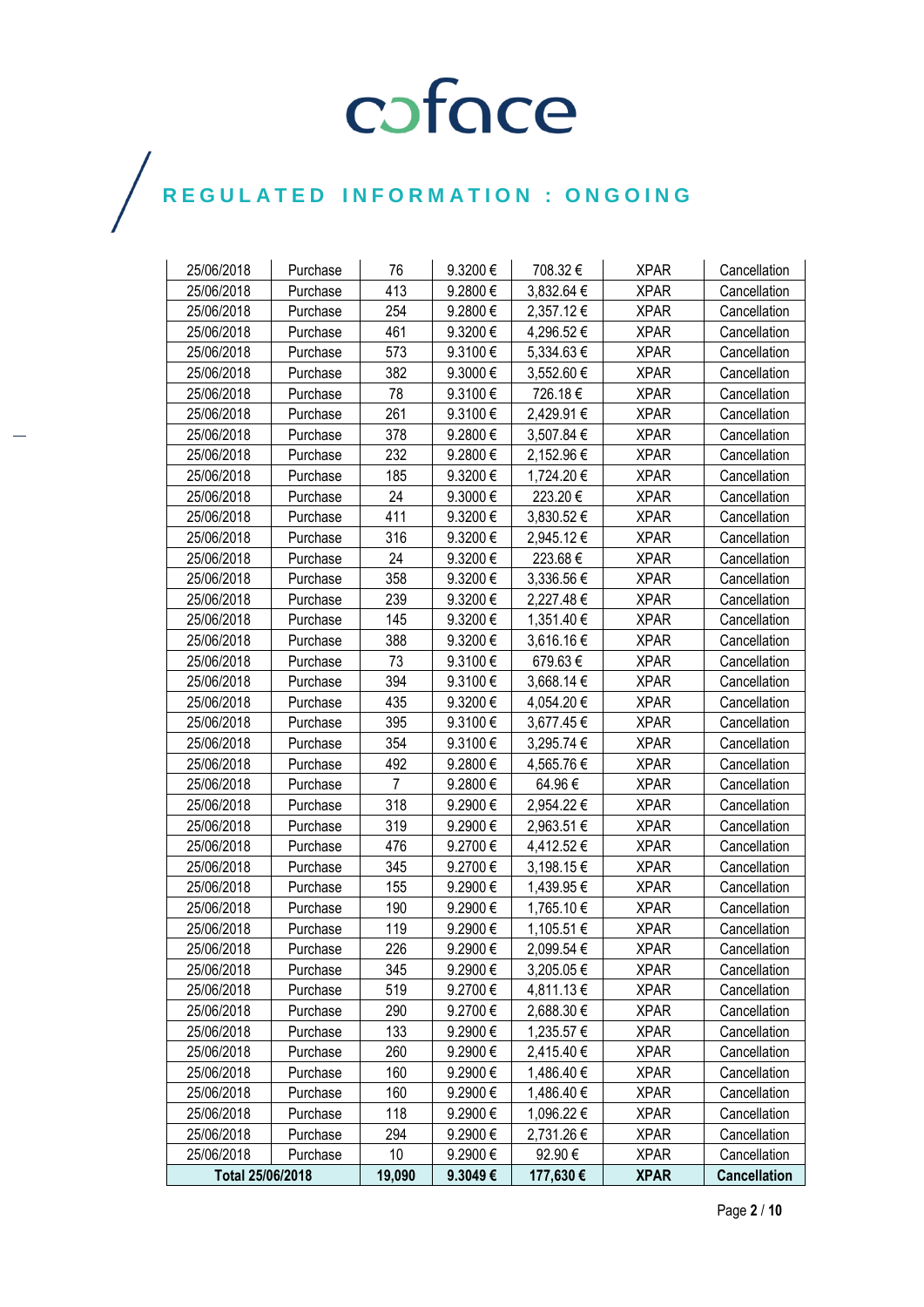| 26/06/2018 | Purchase | 54             | 9.2800€  | 501.12€    | <b>XPAR</b> | Cancellation |
|------------|----------|----------------|----------|------------|-------------|--------------|
| 26/06/2018 | Purchase | 231            | 9.2800€  | 2,143.68€  | <b>XPAR</b> | Cancellation |
| 26/06/2018 | Purchase | 230            | 9.3100€  | 2,141.30 € | <b>XPAR</b> | Cancellation |
| 26/06/2018 | Purchase | 370            | 9.3100€  | 3,444.70 € | <b>XPAR</b> | Cancellation |
| 26/06/2018 | Purchase | 220            | 9.3200€  | 2,050.40 € | <b>XPAR</b> | Cancellation |
| 26/06/2018 | Purchase | 33             | 9.3200€  | 307.56€    | <b>XPAR</b> | Cancellation |
| 26/06/2018 | Purchase | 458            | 9.3200€  | 4,268.56€  | <b>XPAR</b> | Cancellation |
| 26/06/2018 | Purchase | 458            | 9.3300€  | 4,273.14 € | <b>XPAR</b> | Cancellation |
| 26/06/2018 | Purchase | 446            | 9.2900€  | 4,143.34 € | <b>XPAR</b> | Cancellation |
| 26/06/2018 | Purchase | 375            | 9.2500€  | 3,468.75€  | <b>XPAR</b> | Cancellation |
| 26/06/2018 | Purchase | 144            | 9.3200€  | 1,342.08€  | <b>XPAR</b> | Cancellation |
| 26/06/2018 | Purchase | 467            | 9.3200€  | 4,352.44 € | <b>XPAR</b> | Cancellation |
| 26/06/2018 | Purchase | 467            | 9.3100€  | 4,347.77 € | <b>XPAR</b> | Cancellation |
| 26/06/2018 | Purchase | 431            | 9.3300€  | 4,021.23 € | <b>XPAR</b> | Cancellation |
| 26/06/2018 | Purchase | 445            | 9.3100€  | 4,142.95€  | <b>XPAR</b> | Cancellation |
| 26/06/2018 | Purchase | 71             | 9.3100€  | 661.01€    | <b>XPAR</b> | Cancellation |
| 26/06/2018 | Purchase | 357            | 9.2800€  | 3,312.96 € | <b>XPAR</b> | Cancellation |
| 26/06/2018 | Purchase | 249            | 9.2800€  | 2,310.72€  | <b>XPAR</b> | Cancellation |
| 26/06/2018 | Purchase | 476            | 9.2800€  | 4,417.28 € | <b>XPAR</b> | Cancellation |
| 26/06/2018 | Purchase | 303            | 9.2600€  | 2,805.78€  | <b>XPAR</b> | Cancellation |
| 26/06/2018 | Purchase | 68             | 9.2600€  | 629.68€    | <b>XPAR</b> | Cancellation |
| 26/06/2018 | Purchase | 50             | 9.2700€  | 463.50€    | <b>XPAR</b> | Cancellation |
| 26/06/2018 | Purchase | 386            | 9.2600€  | 3,574.36 € | <b>XPAR</b> | Cancellation |
| 26/06/2018 | Purchase | 69             | 9.2500€  | 638.25€    | <b>XPAR</b> | Cancellation |
| 26/06/2018 | Purchase | 330            | 9.2500€  | 3,052.50 € | <b>XPAR</b> | Cancellation |
| 26/06/2018 | Purchase | 14             | 9.2500€  | 129.50€    | <b>XPAR</b> | Cancellation |
| 26/06/2018 | Purchase | 392            | 9.2800€  | 3,637.76€  | <b>XPAR</b> | Cancellation |
| 26/06/2018 | Purchase | 482            | 9.2800€  | 4,472.96 € | <b>XPAR</b> | Cancellation |
| 26/06/2018 | Purchase | 326            | 9.3200€  | 3,038.32€  | <b>XPAR</b> | Cancellation |
| 26/06/2018 | Purchase | 94             | 9.3200€  | 876.08€    | <b>XPAR</b> | Cancellation |
| 26/06/2018 | Purchase | 100            | 9.3200€  | 932.00€    | <b>XPAR</b> | Cancellation |
| 26/06/2018 | Purchase | 462            | 9.3200€  | 4,305.84 € | <b>XPAR</b> | Cancellation |
| 26/06/2018 | Purchase | 15             | 9.3200€  | 139.80€    | <b>XPAR</b> | Cancellation |
| 26/06/2018 | Purchase | 341            | 9.3200€  | 3,178.12€  | <b>XPAR</b> | Cancellation |
| 26/06/2018 | Purchase | 332            | 9.3200€  | 3,094.24 € | <b>XPAR</b> | Cancellation |
| 26/06/2018 | Purchase | 326            | 9.3200€  | 3,038.32 € | <b>XPAR</b> | Cancellation |
| 26/06/2018 | Purchase | 402            | 9.3000€  | 3,738.60 € | <b>XPAR</b> | Cancellation |
| 26/06/2018 | Purchase | 63             | 9.2600€  | 583.38€    | <b>XPAR</b> | Cancellation |
| 26/06/2018 | Purchase | $\overline{7}$ | 9.2900€  | 65.03€     | <b>XPAR</b> | Cancellation |
| 26/06/2018 | Purchase | 386            | 9.3000€  | 3,589.80 € | <b>XPAR</b> | Cancellation |
| 26/06/2018 | Purchase | 428            | 9.3000€  | 3,980.40 € | <b>XPAR</b> | Cancellation |
| 26/06/2018 | Purchase | 28             | 9.3400€  | 261.52€    | <b>XPAR</b> | Cancellation |
| 26/06/2018 | Purchase | 78             | 9.3400€  | 728.52€    | <b>XPAR</b> | Cancellation |
| 26/06/2018 | Purchase | 372            | 9.3400 € | 3,474.48 € | <b>XPAR</b> | Cancellation |
| 26/06/2018 | Purchase | 172            | 9.3400€  | 1,606.48 € | <b>XPAR</b> | Cancellation |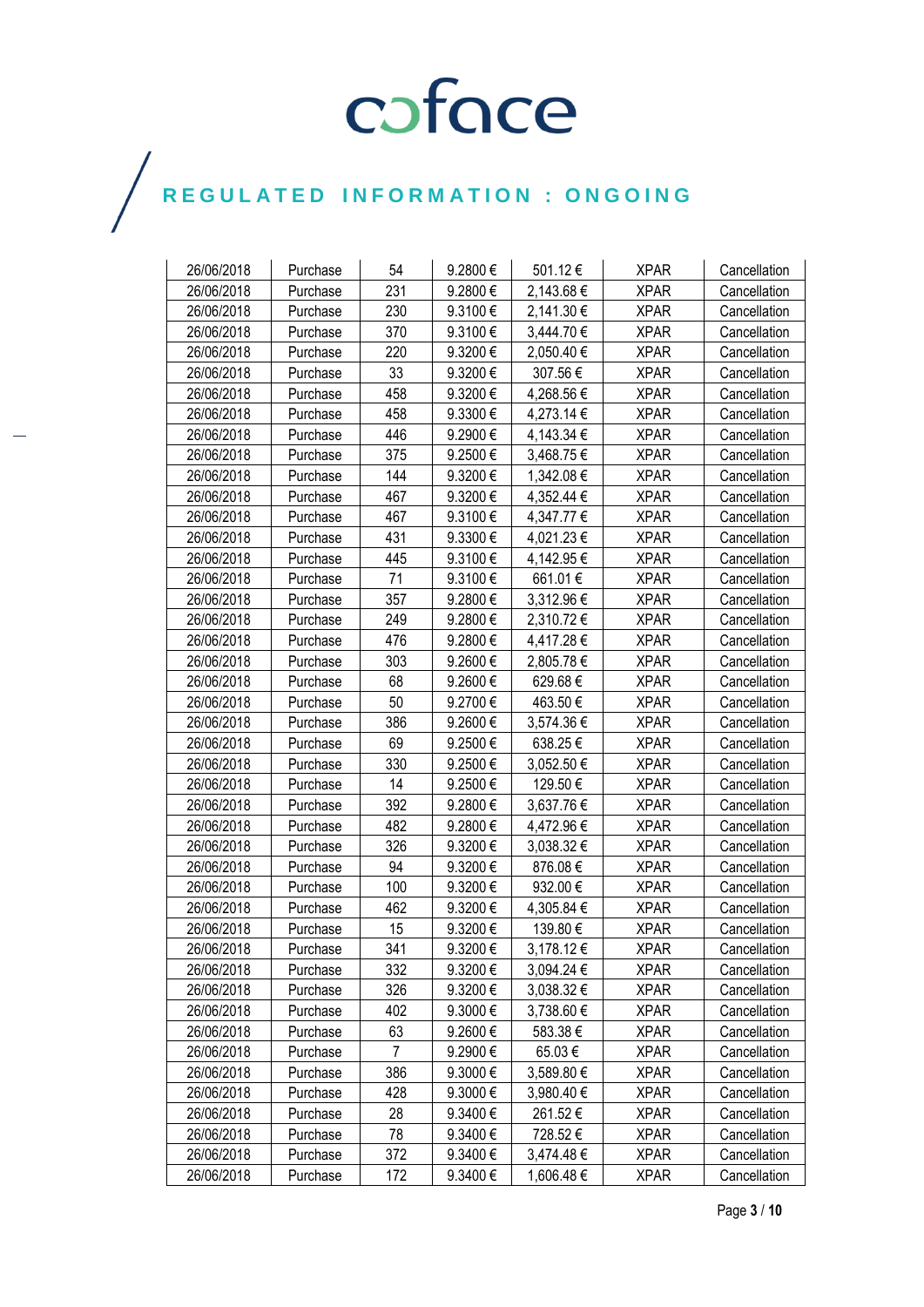| 26/06/2018               | Purchase             | 100       | 9.3400€                 | 934.00€               | <b>XPAR</b> | Cancellation        |
|--------------------------|----------------------|-----------|-------------------------|-----------------------|-------------|---------------------|
| 26/06/2018               | Purchase             | 396       | 9.3400€                 | 3,698.64 €            | <b>XPAR</b> | Cancellation        |
| 26/06/2018               | Purchase             | 325       | 9.3400€                 | 3,035.50€             | <b>XPAR</b> | Cancellation        |
| 26/06/2018               | Purchase             | 478       | 9.3200€                 | 4,454.96€             | <b>XPAR</b> | Cancellation        |
| 26/06/2018               | Purchase             | 357       | 9.3300€                 | 3,330.81 €            | <b>XPAR</b> | Cancellation        |
| 26/06/2018               | Purchase             | 483       | 9.3200€                 | 4,501.56 €            | <b>XPAR</b> | Cancellation        |
| 26/06/2018               | Purchase             | 416       | 9.3200€                 | 3,877.12€             | <b>XPAR</b> | Cancellation        |
| 26/06/2018               | Purchase             | 412       | 9.3300€                 | 3,843.96 €            | <b>XPAR</b> | Cancellation        |
| 26/06/2018               | Purchase             | 152       | 9.3000€                 | 1,413.60 €            | <b>XPAR</b> | Cancellation        |
| 26/06/2018               | Purchase             | 334       | 9.3300€                 | 3,116.22 €            | <b>XPAR</b> | Cancellation        |
| 26/06/2018               | Purchase             | 336       | 9.3300€                 | 3,134.88 €            | <b>XPAR</b> | Cancellation        |
| 26/06/2018               | Purchase             | 202       | 9.3300€                 | 1,884.66 €            | <b>XPAR</b> | Cancellation        |
| 26/06/2018               | Purchase             | 126       | 9.3300€                 | 1,175.58€             | <b>XPAR</b> | Cancellation        |
| 26/06/2018               | Purchase             | 192       | 9.3200€                 | 1,789.44 €            | <b>XPAR</b> | Cancellation        |
| 26/06/2018               | Purchase             | 206       | 9.3200€                 | 1,919.92€             | <b>XPAR</b> | Cancellation        |
| 26/06/2018               | Purchase             | 96        | 9.3200€                 | 894.72€               | <b>XPAR</b> | Cancellation        |
| 26/06/2018               | Purchase             | 3         | 9.2900€                 | 27.87€                | <b>XPAR</b> | Cancellation        |
| 26/06/2018               | Purchase             | 338       | 9.2900€                 | 3,140.02€             | <b>XPAR</b> | Cancellation        |
| 26/06/2018               | Purchase             | 305       | 9.2900€                 | 2,833.45 €            | <b>XPAR</b> | Cancellation        |
| 26/06/2018               | Purchase             | 22        | 9.2900€                 | 204.38€               | <b>XPAR</b> | Cancellation        |
| 26/06/2018               | Purchase             | 108       | 9.2900€                 | 1,003.32 €            | <b>XPAR</b> | Cancellation        |
| 26/06/2018               | Purchase             | 219       | 9.2900€                 | 2,034.51 €            | <b>XPAR</b> | Cancellation        |
|                          |                      |           |                         |                       |             |                     |
| 26/06/2018               | Purchase             | 478       | 9.2900€                 | 4,440.62€             | <b>XPAR</b> | Cancellation        |
| 26/06/2018               | Purchase             | 101       | 9.3000€                 | 939.30€               | <b>XPAR</b> | Cancellation        |
| 26/06/2018               | Purchase             | 887       | 9.3000€                 | 8,249.10€             | <b>XPAR</b> | Cancellation        |
| Total 26/06/2018         |                      | 19,080    | 9.3063€                 | 177,564 €             | <b>XPAR</b> | <b>Cancellation</b> |
| 27/06/2018               | Purchase             | 496       | 9.2600€                 | 4,592.96 €            | <b>XPAR</b> | Cancellation        |
| 27/06/2018               | Purchase             | 325       | 9.2800€                 | $3,016.00 \in$        | <b>XPAR</b> | Cancellation        |
| 27/06/2018               | Purchase             | 391       | 9.2600€                 | 3,620.66 €            | <b>XPAR</b> | Cancellation        |
| 27/06/2018               | Purchase             | 445       | 9.2400€                 | 4,111.80 €            | <b>XPAR</b> | Cancellation        |
| 27/06/2018               | Purchase             | 416       | 9.2200€                 | 3,835.52€             | <b>XPAR</b> | Cancellation        |
| 27/06/2018               | Purchase             | 49        | 9.2200€                 | 451.78€               | <b>XPAR</b> | Cancellation        |
| 27/06/2018               | Purchase             | 481       | 9.2000€                 | 4,425.20€             | <b>XPAR</b> | Cancellation        |
| 27/06/2018               | Purchase             | 409       | 9.1200€                 | 3,730.08€             | <b>XPAR</b> | Cancellation        |
| 27/06/2018               | Purchase             | 368       | 9.1000€                 | 3,348.80 €            | <b>XPAR</b> | Cancellation        |
| 27/06/2018               | Purchase             | 50        | 9.1100€                 | 455.50€               | <b>XPAR</b> | Cancellation        |
| 27/06/2018               | Purchase             | 327       | 9.1300€                 | 2,985.51€             | <b>XPAR</b> | Cancellation        |
| 27/06/2018               | Purchase             | 436       | 9.1100€                 | 3,971.96 €            | <b>XPAR</b> | Cancellation        |
| 27/06/2018               | Purchase             | 129       | 9.1200€                 | 1,176.48 €            | <b>XPAR</b> | Cancellation        |
| 27/06/2018               | Purchase             | 170       | 9.1200€                 | 1,550.40 €            | <b>XPAR</b> | Cancellation        |
| 27/06/2018               | Purchase             | 201       | 9.1200€                 | 1,833.12 €            | <b>XPAR</b> | Cancellation        |
| 27/06/2018               | Purchase             | 469       | 9.1500€                 | 4,291.35 €            | <b>XPAR</b> | Cancellation        |
| 27/06/2018               | Purchase             | 181       | 9.1500€                 | 1,656.15€             | <b>XPAR</b> | Cancellation        |
| 27/06/2018<br>27/06/2018 | Purchase<br>Purchase | 48<br>339 | $9.1500 \in$<br>9.1500€ | 439.20€<br>3,101.85 € | <b>XPAR</b> | Cancellation        |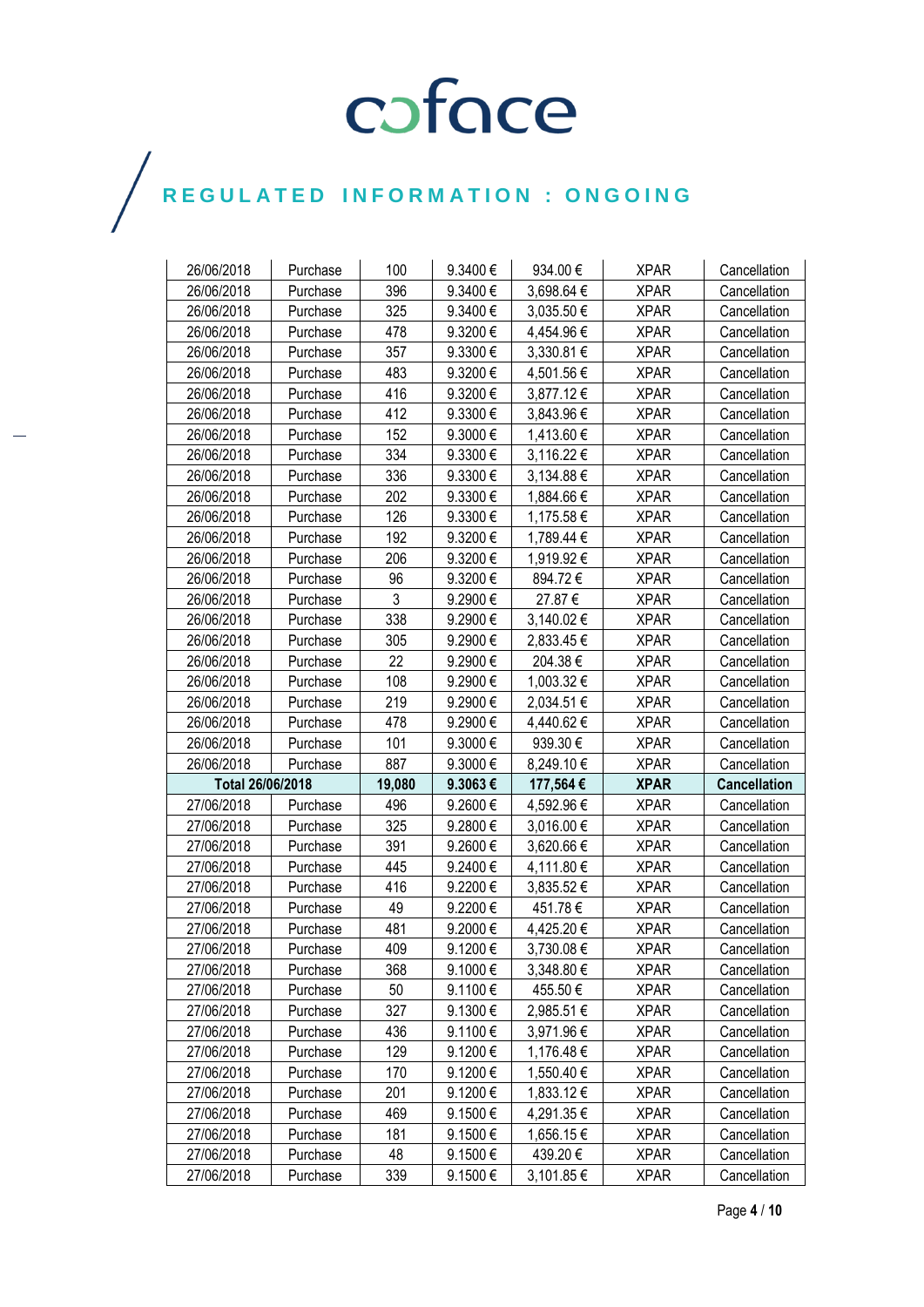| 27/06/2018 | Purchase | 228 | 9.2300€      | 2,104.44 € | <b>XPAR</b> | Cancellation |
|------------|----------|-----|--------------|------------|-------------|--------------|
| 27/06/2018 | Purchase | 162 | 9.2300€      | 1,495.26€  | <b>XPAR</b> | Cancellation |
| 27/06/2018 | Purchase | 129 | 9.2200€      | 1,189.38 € | <b>XPAR</b> | Cancellation |
| 27/06/2018 | Purchase | 241 | 9.2200€      | 2,222.02€  | <b>XPAR</b> | Cancellation |
| 27/06/2018 | Purchase | 45  | 9.2200€      | 414.90€    | <b>XPAR</b> | Cancellation |
| 27/06/2018 | Purchase | 486 | 9.2100€      | 4,476.06€  | <b>XPAR</b> | Cancellation |
| 27/06/2018 | Purchase | 11  | 9.2100€      | 101.31€    | <b>XPAR</b> | Cancellation |
| 27/06/2018 | Purchase | 45  | 9.2100€      | 414.45€    | <b>XPAR</b> | Cancellation |
| 27/06/2018 | Purchase | 400 | 9.2700€      | 3,708.00 € | <b>XPAR</b> | Cancellation |
| 27/06/2018 | Purchase | 20  | 9.2700€      | 185.40€    | <b>XPAR</b> | Cancellation |
| 27/06/2018 | Purchase | 302 | 9.2400€      | 2,790.48€  | <b>XPAR</b> | Cancellation |
| 27/06/2018 | Purchase | 118 | 9.2400€      | 1,090.32 € | <b>XPAR</b> | Cancellation |
| 27/06/2018 | Purchase | 214 | 9.2600€      | 1,981.64 € | <b>XPAR</b> | Cancellation |
| 27/06/2018 | Purchase | 400 | 9.2900€      | 3,716.00 € | <b>XPAR</b> | Cancellation |
| 27/06/2018 | Purchase | 28  | 9.2900€      | 260.12€    | <b>XPAR</b> | Cancellation |
| 27/06/2018 | Purchase | 286 | 9.2900€      | 2,656.94 € | <b>XPAR</b> | Cancellation |
| 27/06/2018 | Purchase | 95  | 9.2900€      | 882.55€    | <b>XPAR</b> | Cancellation |
| 27/06/2018 | Purchase | 770 | 9.2800€      | 7,145.60 € | <b>XPAR</b> | Cancellation |
| 27/06/2018 | Purchase | 395 | 9.2300€      | 3,645.85 € | <b>XPAR</b> | Cancellation |
| 27/06/2018 | Purchase | 74  | 9.2300 $\in$ | 683.02€    | <b>XPAR</b> | Cancellation |
| 27/06/2018 | Purchase | 210 | 9.3100€      | 1,955.10 € | <b>XPAR</b> | Cancellation |
| 27/06/2018 | Purchase | 218 | 9.3100€      | 2,029.58€  | <b>XPAR</b> | Cancellation |
| 27/06/2018 | Purchase | 390 | 9.3000€      | 3,627.00 € | <b>XPAR</b> | Cancellation |
| 27/06/2018 | Purchase | 346 | 9.3200€      | 3,224.72€  | <b>XPAR</b> | Cancellation |
| 27/06/2018 | Purchase | 618 | 9.3300€      | 5,765.94 € | <b>XPAR</b> | Cancellation |
| 27/06/2018 | Purchase | 298 | 9.3200€      | 2,777.36€  | <b>XPAR</b> | Cancellation |
| 27/06/2018 | Purchase | 32  | 9.3200€      | 298.24€    | <b>XPAR</b> | Cancellation |
| 27/06/2018 | Purchase | 200 | 9.3100€      | 1,862.00 € | <b>XPAR</b> | Cancellation |
| 27/06/2018 | Purchase | 51  | 9.3400€      | 476.34 €   | <b>XPAR</b> | Cancellation |
| 27/06/2018 | Purchase | 225 | 9.3400€      | 2,101.50 € | <b>XPAR</b> | Cancellation |
| 27/06/2018 | Purchase | 429 | 9.3300€      | 4,002.57 € | <b>XPAR</b> | Cancellation |
| 27/06/2018 | Purchase | 323 | 9.3500€      | 3,020.05 € | <b>XPAR</b> | Cancellation |
| 27/06/2018 | Purchase | 332 | 9.3700€      | 3,110.84 € | <b>XPAR</b> | Cancellation |
| 27/06/2018 | Purchase | 611 | 9.3700€      | 5,725.07€  | <b>XPAR</b> | Cancellation |
| 27/06/2018 | Purchase | 673 | 9.3800€      | 6,312.74 € | <b>XPAR</b> | Cancellation |
| 27/06/2018 | Purchase | 658 | 9.4100€      | 6,191.78€  | <b>XPAR</b> | Cancellation |
| 27/06/2018 | Purchase | 253 | 9.4100€      | 2,380.73€  | <b>XPAR</b> | Cancellation |
| 27/06/2018 | Purchase | 74  | 9.4100€      | 696.34 €   | <b>XPAR</b> | Cancellation |
| 27/06/2018 | Purchase | 215 | 9.3900€      | 2,018.85€  | <b>XPAR</b> | Cancellation |
| 27/06/2018 | Purchase | 513 | 9.3900€      | 4,817.07 € | <b>XPAR</b> | Cancellation |
| 27/06/2018 | Purchase | 19  | 9.3900€      | 178.41€    | <b>XPAR</b> | Cancellation |
| 27/06/2018 | Purchase | 644 | 9.3900€      | 6,047.16€  | <b>XPAR</b> | Cancellation |
| 27/06/2018 | Purchase | 145 | 9.3900€      | 1,361.55 € | <b>XPAR</b> | Cancellation |
| 27/06/2018 | Purchase | 279 | 9.4200€      | 2,628.18€  | <b>XPAR</b> | Cancellation |
| 27/06/2018 | Purchase | 77  | 9.4200€      | 725.34€    | <b>XPAR</b> | Cancellation |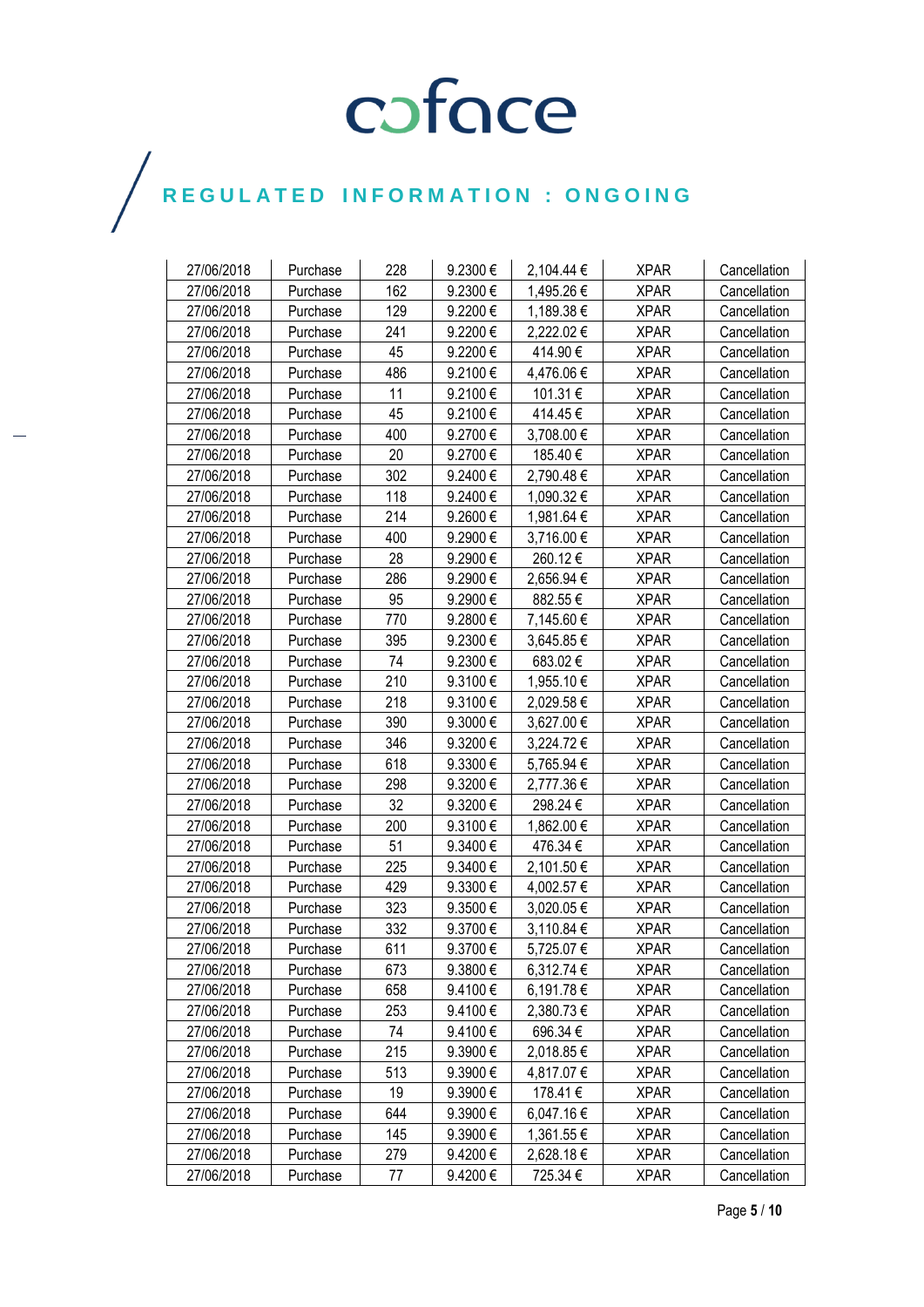| 27/06/2018       | Purchase | 483    | 9.4100€      | 4,545.03€  | <b>XPAR</b> | Cancellation        |
|------------------|----------|--------|--------------|------------|-------------|---------------------|
| 27/06/2018       | Purchase | 62     | 9.4100€      | 583.42€    | <b>XPAR</b> | Cancellation        |
| 27/06/2018       | Purchase | 322    | 9.3900€      | 3,023.58 € | <b>XPAR</b> | Cancellation        |
| 27/06/2018       | Purchase | 251    | 9.3900€      | 2,356.89€  | <b>XPAR</b> | Cancellation        |
| Total 27/06/2018 |          | 19,130 | 9.2839€      | 177,601 €  | <b>XPAR</b> | <b>Cancellation</b> |
| 28/06/2018       | Purchase | 342    | 9.4200€      | 3,221.64 € | <b>XPAR</b> | Cancellation        |
| 28/06/2018       | Purchase | 461    | 9.4100€      | 4,338.01 € | <b>XPAR</b> | Cancellation        |
| 28/06/2018       | Purchase | 457    | 9.4800€      | 4,332.36 € | <b>XPAR</b> | Cancellation        |
| 28/06/2018       | Purchase | 197    | 9.4800€      | 1,867.56€  | <b>XPAR</b> | Cancellation        |
| 28/06/2018       | Purchase | 575    | 9.5100€      | 5,468.25€  | <b>XPAR</b> | Cancellation        |
| 28/06/2018       | Purchase | 11     | 9.5200€      | 104.72€    | <b>XPAR</b> | Cancellation        |
| 28/06/2018       | Purchase | 326    | 9.5200€      | 3,103.52€  | <b>XPAR</b> | Cancellation        |
| 28/06/2018       | Purchase | 473    | 9.5000€      | 4,493.50 € | <b>XPAR</b> | Cancellation        |
| 28/06/2018       | Purchase | 372    | 9.5000€      | 3,534.00 € | <b>XPAR</b> | Cancellation        |
| 28/06/2018       | Purchase | 463    | 9.4700€      | 4,384.61 € | <b>XPAR</b> | Cancellation        |
| 28/06/2018       | Purchase | 417    | 9.4500€      | 3,940.65 € | <b>XPAR</b> | Cancellation        |
| 28/06/2018       | Purchase | 468    | 9.4300€      | 4,413.24 € | <b>XPAR</b> | Cancellation        |
| 28/06/2018       | Purchase | 434    | 9.3800€      | 4,070.92 € | <b>XPAR</b> | Cancellation        |
| 28/06/2018       | Purchase | 479    | 9.3700€      | 4,488.23€  | <b>XPAR</b> | Cancellation        |
| 28/06/2018       | Purchase | 3      | 9.3500€      | 28.05€     | <b>XPAR</b> | Cancellation        |
| 28/06/2018       | Purchase | 510    | 9.3700€      | 4,778.70 € | <b>XPAR</b> | Cancellation        |
| 28/06/2018       | Purchase | 5      | 9.3000€      | 46.50€     | <b>XPAR</b> | Cancellation        |
| 28/06/2018       | Purchase | 446    | 9.3000€      | 4,147.80 € | <b>XPAR</b> | Cancellation        |
| 28/06/2018       | Purchase | 420    | 9.3700€      | 3,935.40 € | <b>XPAR</b> | Cancellation        |
| 28/06/2018       | Purchase | 400    | 9.3800€      | 3,752.00 € | <b>XPAR</b> | Cancellation        |
| 28/06/2018       | Purchase | 184    | 9.4100€      | 1,731.44 € | <b>XPAR</b> | Cancellation        |
| 28/06/2018       | Purchase | 332    | 9.4200€      | 3,127.44 € | <b>XPAR</b> | Cancellation        |
| 28/06/2018       | Purchase | 435    | 9.4200€      | 4,097.70 € | <b>XPAR</b> | Cancellation        |
| 28/06/2018       | Purchase | 435    | 9.4100€      | 4,093.35 € | <b>XPAR</b> | Cancellation        |
| 28/06/2018       | Purchase | 336    | 9.4100€      | 3,161.76€  | <b>XPAR</b> | Cancellation        |
| 28/06/2018       | Purchase | 214    | 9.4000€      | 2,011.60 € | <b>XPAR</b> | Cancellation        |
| 28/06/2018       | Purchase | 229    | 9.4000€      | 2,152.60 € | <b>XPAR</b> | Cancellation        |
| 28/06/2018       | Purchase | 41     | 9.4100€      | 385.81€    | <b>XPAR</b> | Cancellation        |
| 28/06/2018       | Purchase | 335    | 9.4100€      | 3,152.35 € | <b>XPAR</b> | Cancellation        |
| 28/06/2018       | Purchase | 37     | $9.4100 \in$ | 348.17 €   | <b>XPAR</b> | Cancellation        |
| 28/06/2018       | Purchase | 528    | 9.3900€      | 4,957.92 € | <b>XPAR</b> | Cancellation        |
| 28/06/2018       | Purchase | 383    | $9.3800 \in$ | 3,592.54 € | <b>XPAR</b> | Cancellation        |
| 28/06/2018       | Purchase | 9      | 9.3800€      | 84.42€     | <b>XPAR</b> | Cancellation        |
| 28/06/2018       | Purchase | 148    | 9.4000€      | 1,391.20 € | <b>XPAR</b> | Cancellation        |
| 28/06/2018       | Purchase | 183    | 9.4000€      | 1,720.20 € | <b>XPAR</b> | Cancellation        |
| 28/06/2018       | Purchase | 353    | $9.4000 \in$ | 3,318.20 € | <b>XPAR</b> | Cancellation        |
| 28/06/2018       | Purchase | 94     | 9.3900€      | 882.66€    | <b>XPAR</b> | Cancellation        |
| 28/06/2018       | Purchase | 323    | 9.3900€      | 3,032.97 € | <b>XPAR</b> | Cancellation        |
| 28/06/2018       | Purchase | 90     | 9.3700€      | 843.30€    | <b>XPAR</b> | Cancellation        |
| 28/06/2018       | Purchase | 150    | 9.3700€      | 1,405.50 € | <b>XPAR</b> | Cancellation        |

 $\bigg)$ 

Page **6** / **10**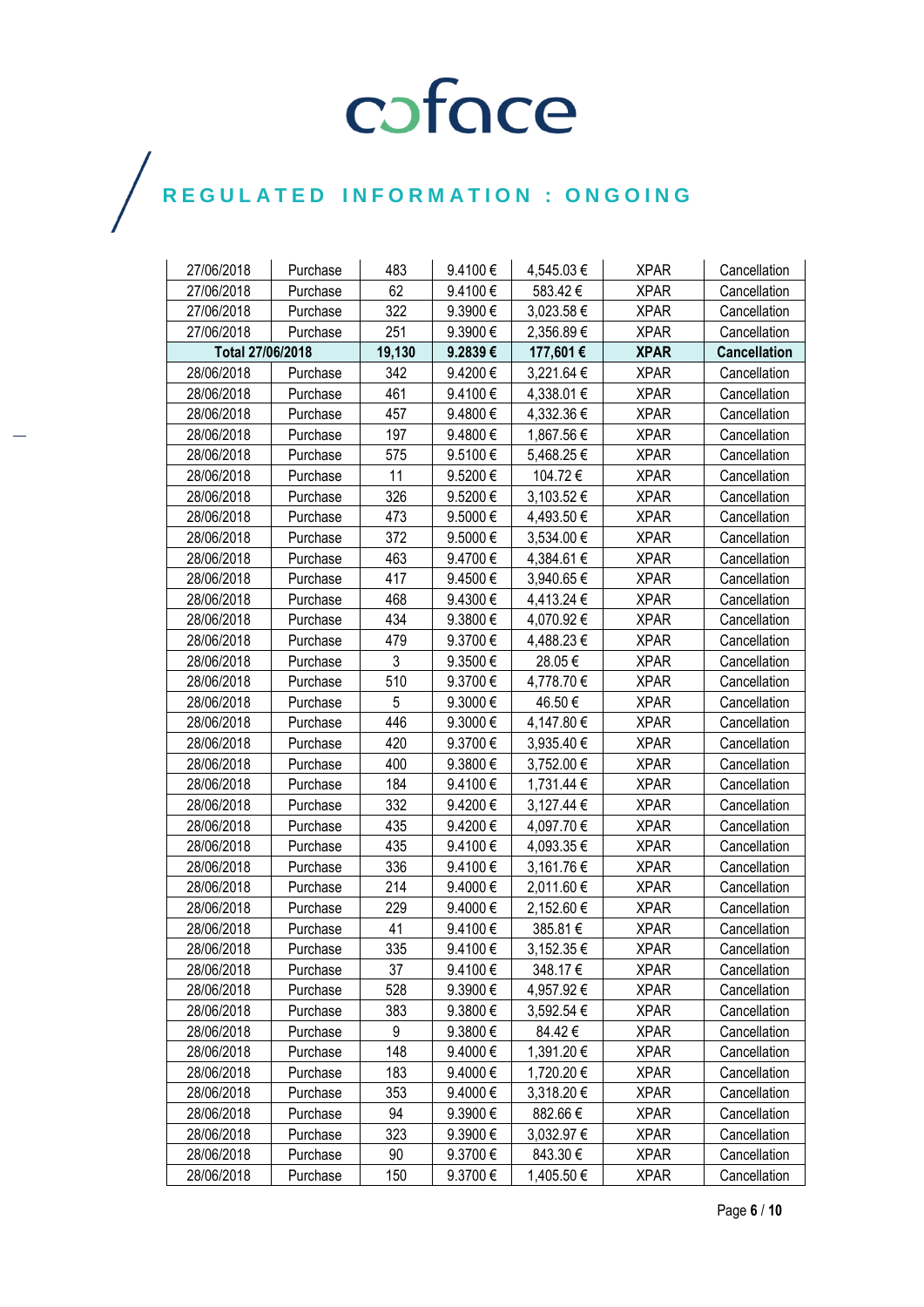| 28/06/2018       | Purchase | 207    | 9.3700€      | 1,939.59€      | <b>XPAR</b> | Cancellation        |
|------------------|----------|--------|--------------|----------------|-------------|---------------------|
| 28/06/2018       | Purchase | 17     | 9.3700€      | 159.29€        | <b>XPAR</b> | Cancellation        |
| 28/06/2018       | Purchase | 262    | 9.3700€      | 2,454.94 €     | <b>XPAR</b> | Cancellation        |
| 28/06/2018       | Purchase | 89     | 9.3700€      | 833.93€        | <b>XPAR</b> | Cancellation        |
| 28/06/2018       | Purchase | 26     | 9.3700€      | 243.62€        | <b>XPAR</b> | Cancellation        |
| 28/06/2018       | Purchase | 393    | 9.3800€      | 3,686.34 €     | <b>XPAR</b> | Cancellation        |
| 28/06/2018       | Purchase | 326    | 9.3900€      | 3,061.14 €     | <b>XPAR</b> | Cancellation        |
| 28/06/2018       | Purchase | 38     | 9.3800€      | 356.44€        | <b>XPAR</b> | Cancellation        |
| 28/06/2018       | Purchase | 110    | 9.3800€      | 1,031.80 €     | <b>XPAR</b> | Cancellation        |
| 28/06/2018       | Purchase | 188    | 9.3800€      | 1,763.44 €     | <b>XPAR</b> | Cancellation        |
| 28/06/2018       | Purchase | 402    | 9.3700€      | 3,766.74 €     | <b>XPAR</b> | Cancellation        |
| 28/06/2018       | Purchase | 90     | 9.3900€      | 845.10€        | <b>XPAR</b> | Cancellation        |
| 28/06/2018       | Purchase | 20     | 9.3900€      | 187.80€        | <b>XPAR</b> | Cancellation        |
| 28/06/2018       | Purchase | 100    | 9.3900€      | 939.00€        | <b>XPAR</b> | Cancellation        |
| 28/06/2018       | Purchase | 592    | 9.3900€      | 5,558.88€      | <b>XPAR</b> | Cancellation        |
| 28/06/2018       | Purchase | 458    | 9.4000€      | 4,305.20 €     | <b>XPAR</b> | Cancellation        |
| 28/06/2018       | Purchase | 89     | 9.3600€      | 833.04€        | <b>XPAR</b> | Cancellation        |
| 28/06/2018       | Purchase | 375    | 9.3600€      | 3,510.00 €     | <b>XPAR</b> | Cancellation        |
| 28/06/2018       | Purchase | 280    | 9.3400€      | 2,615.20 €     | <b>XPAR</b> | Cancellation        |
| 28/06/2018       | Purchase | 70     | 9.3400€      | 653.80€        | <b>XPAR</b> | Cancellation        |
| 28/06/2018       | Purchase | 242    | 9.3500€      | 2,262.70 €     | <b>XPAR</b> | Cancellation        |
| 28/06/2018       | Purchase | 94     | 9.3500€      | 878.90€        | <b>XPAR</b> | Cancellation        |
| 28/06/2018       | Purchase | 359    | 9.3500€      | 3,356.65 €     | <b>XPAR</b> | Cancellation        |
| 28/06/2018       | Purchase | 63     | 9.3700€      | 590.31€        | <b>XPAR</b> | Cancellation        |
| 28/06/2018       | Purchase | 826    | 9.3800€      | 7,747.88 €     | <b>XPAR</b> | Cancellation        |
| 28/06/2018       | Purchase | 395    | 9.3900€      | 3,709.05€      | <b>XPAR</b> | Cancellation        |
| 28/06/2018       | Purchase | 404    | 9.3900€      | 3,793.56€      | <b>XPAR</b> | Cancellation        |
| 28/06/2018       | Purchase | 267    | 9.4000€      | 2,509.80 €     | <b>XPAR</b> | Cancellation        |
| Total 28/06/2018 |          | 18,880 | 9.4033€      | 177,535€       | <b>XPAR</b> | <b>Cancellation</b> |
| 29/06/2018       | Purchase | 95     | 9.5700€      | 909.15€        | <b>XPAR</b> | Cancellation        |
| 29/06/2018       | Purchase | 326    | 9.5700€      | 3,119.82 €     | <b>XPAR</b> | Cancellation        |
| 29/06/2018       | Purchase | 288    | 9.5600€      | 2,753.28€      | <b>XPAR</b> | Cancellation        |
| 29/06/2018       | Purchase | 194    | 9.5600€      | 1,854.64 €     | <b>XPAR</b> | Cancellation        |
| 29/06/2018       | Purchase | 167    | 9.6700€      | 1,614.89€      | <b>XPAR</b> | Cancellation        |
| 29/06/2018       | Purchase | 323    | 9.6700€      | $3,123.41 \in$ | <b>XPAR</b> | Cancellation        |
| 29/06/2018       | Purchase | 450    | 9.6400€      | 4,338.00 €     | <b>XPAR</b> | Cancellation        |
| 29/06/2018       | Purchase | 377    | $9.6800 \in$ | 3,649.36 €     | <b>XPAR</b> | Cancellation        |
| 29/06/2018       | Purchase | 338    | 9.6800€      | 3,271.84 €     | <b>XPAR</b> | Cancellation        |
| 29/06/2018       | Purchase | 450    | 9.6700€      | 4,351.50 €     | <b>XPAR</b> | Cancellation        |
| 29/06/2018       | Purchase | 342    | 9.6500€      | $3,300.30 \in$ | <b>XPAR</b> | Cancellation        |
| 29/06/2018       | Purchase | 45     | 9.6300 €     | 433.35€        | <b>XPAR</b> | Cancellation        |
| 29/06/2018       | Purchase | 328    | 9.6300€      | $3,158.64 \in$ | <b>XPAR</b> | Cancellation        |
| 29/06/2018       | Purchase | 339    | 9.6600€      | 3,274.74 €     | <b>XPAR</b> | Cancellation        |
| 29/06/2018       | Purchase | 86     | 9.6800€      | 832.48€        | <b>XPAR</b> | Cancellation        |
| 29/06/2018       | Purchase | 382    | 9.6800€      | 3,697.76 €     | <b>XPAR</b> | Cancellation        |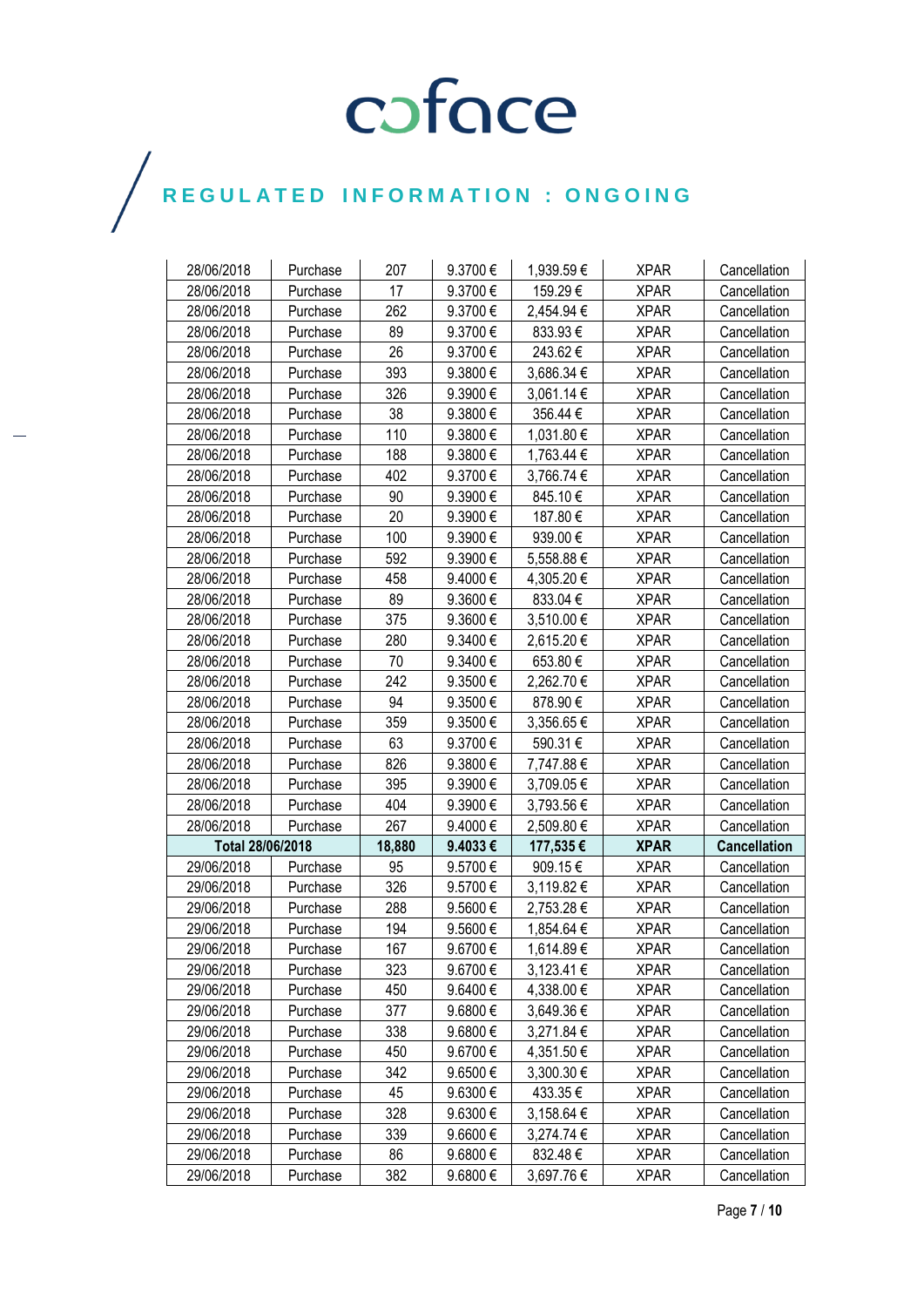| 29/06/2018 | Purchase | 468 | 9.6900€      | 4,534.92€  | <b>XPAR</b> | Cancellation |
|------------|----------|-----|--------------|------------|-------------|--------------|
| 29/06/2018 | Purchase | 133 | 9.6900€      | 1,288.77 € | <b>XPAR</b> | Cancellation |
| 29/06/2018 | Purchase | 224 | 9.6900€      | 2,170.56 € | <b>XPAR</b> | Cancellation |
| 29/06/2018 | Purchase | 550 | 9.6700€      | 5,318.50€  | <b>XPAR</b> | Cancellation |
| 29/06/2018 | Purchase | 121 | 9.6500€      | 1,167.65 € | <b>XPAR</b> | Cancellation |
| 29/06/2018 | Purchase | 254 | 9.6500€      | 2,451.10 € | <b>XPAR</b> | Cancellation |
| 29/06/2018 | Purchase | 175 | 9.6400€      | 1,687.00 € | <b>XPAR</b> | Cancellation |
| 29/06/2018 | Purchase | 239 | 9.6400€      | 2,303.96 € | <b>XPAR</b> | Cancellation |
| 29/06/2018 | Purchase | 672 | $9.6000 \in$ | 6,451.20€  | <b>XPAR</b> | Cancellation |
| 29/06/2018 | Purchase | 104 | 9.6000€      | 998.40€    | <b>XPAR</b> | Cancellation |
| 29/06/2018 | Purchase | 576 | 9.6000€      | 5,529.60 € | <b>XPAR</b> | Cancellation |
| 29/06/2018 | Purchase | 784 | 9.5900€      | 7,518.56€  | <b>XPAR</b> | Cancellation |
| 29/06/2018 | Purchase | 356 | 9.5800€      | 3,410.48€  | <b>XPAR</b> | Cancellation |
| 29/06/2018 | Purchase | 403 | 9.5800€      | 3,860.74 € | <b>XPAR</b> | Cancellation |
| 29/06/2018 | Purchase | 77  | 9.5800€      | 737.66€    | <b>XPAR</b> | Cancellation |
| 29/06/2018 | Purchase | 289 | 9.5800 €     | 2,768.62€  | <b>XPAR</b> | Cancellation |
| 29/06/2018 | Purchase | 332 | 9.5900€      | 3,183.88 € | <b>XPAR</b> | Cancellation |
| 29/06/2018 | Purchase | 335 | 9.5900€      | 3,212.65 € | <b>XPAR</b> | Cancellation |
| 29/06/2018 | Purchase | 683 | 9.5600€      | 6,529.48€  | <b>XPAR</b> | Cancellation |
| 29/06/2018 | Purchase | 248 | 9.5400€      | 2,365.92 € | <b>XPAR</b> | Cancellation |
| 29/06/2018 | Purchase | 72  | 9.5400€      | 686.88€    | <b>XPAR</b> | Cancellation |
| 29/06/2018 | Purchase | 6   | 9.5400€      | 57.24 €    | <b>XPAR</b> | Cancellation |
| 29/06/2018 | Purchase | 327 | 9.5400€      | 3,119.58€  | <b>XPAR</b> | Cancellation |
| 29/06/2018 | Purchase | 50  | 9.5600€      | 478.00€    | <b>XPAR</b> | Cancellation |
| 29/06/2018 | Purchase | 54  | 9.5600€      | 516.24€    | <b>XPAR</b> | Cancellation |
| 29/06/2018 | Purchase | 344 | 9.5500€      | 3,285.20 € | <b>XPAR</b> | Cancellation |
| 29/06/2018 | Purchase | 400 | 9.5500€      | 3,820.00 € | <b>XPAR</b> | Cancellation |
| 29/06/2018 | Purchase | 77  | 9.5500€      | 735.35€    | <b>XPAR</b> | Cancellation |
| 29/06/2018 | Purchase | 448 | 9.5500€      | 4,278.40 € | <b>XPAR</b> | Cancellation |
| 29/06/2018 | Purchase | 353 | 9.5500€      | 3,371.15€  | <b>XPAR</b> | Cancellation |
| 29/06/2018 | Purchase | 400 | 9.5500€      | 3,820.00 € | <b>XPAR</b> | Cancellation |
| 29/06/2018 | Purchase | 25  | 9.5500€      | 238.75€    | <b>XPAR</b> | Cancellation |
| 29/06/2018 | Purchase | 11  | 9.5500€      | 105.05€    | <b>XPAR</b> | Cancellation |
| 29/06/2018 | Purchase | 23  | 9.5500€      | 219.65€    | <b>XPAR</b> | Cancellation |
| 29/06/2018 | Purchase | 4   | 9.5500€      | 38.20€     | <b>XPAR</b> | Cancellation |
| 29/06/2018 | Purchase | 586 | 9.5500€      | 5,596.30 € | <b>XPAR</b> | Cancellation |
| 29/06/2018 | Purchase | 834 | 9.5200€      | 7,939.68€  | <b>XPAR</b> | Cancellation |
| 29/06/2018 | Purchase | 19  | 9.5400€      | 181.26€    | <b>XPAR</b> | Cancellation |
| 29/06/2018 | Purchase | 481 | 9.5300€      | 4,583.93 € | <b>XPAR</b> | Cancellation |
| 29/06/2018 | Purchase | 8   | 9.5000€      | 76.00€     | <b>XPAR</b> | Cancellation |
| 29/06/2018 | Purchase | 109 | 9.5000€      | 1,035.50 € | <b>XPAR</b> | Cancellation |
| 29/06/2018 | Purchase | 47  | 9.5000€      | 446.50€    | <b>XPAR</b> | Cancellation |
| 29/06/2018 | Purchase | 94  | 9.5000€      | 893.00€    | <b>XPAR</b> | Cancellation |
| 29/06/2018 | Purchase | 398 | 9.5300 €     | 3,792.94 € | <b>XPAR</b> | Cancellation |
| 29/06/2018 | Purchase | 321 | 9.5300€      | 3,059.13€  | <b>XPAR</b> | Cancellation |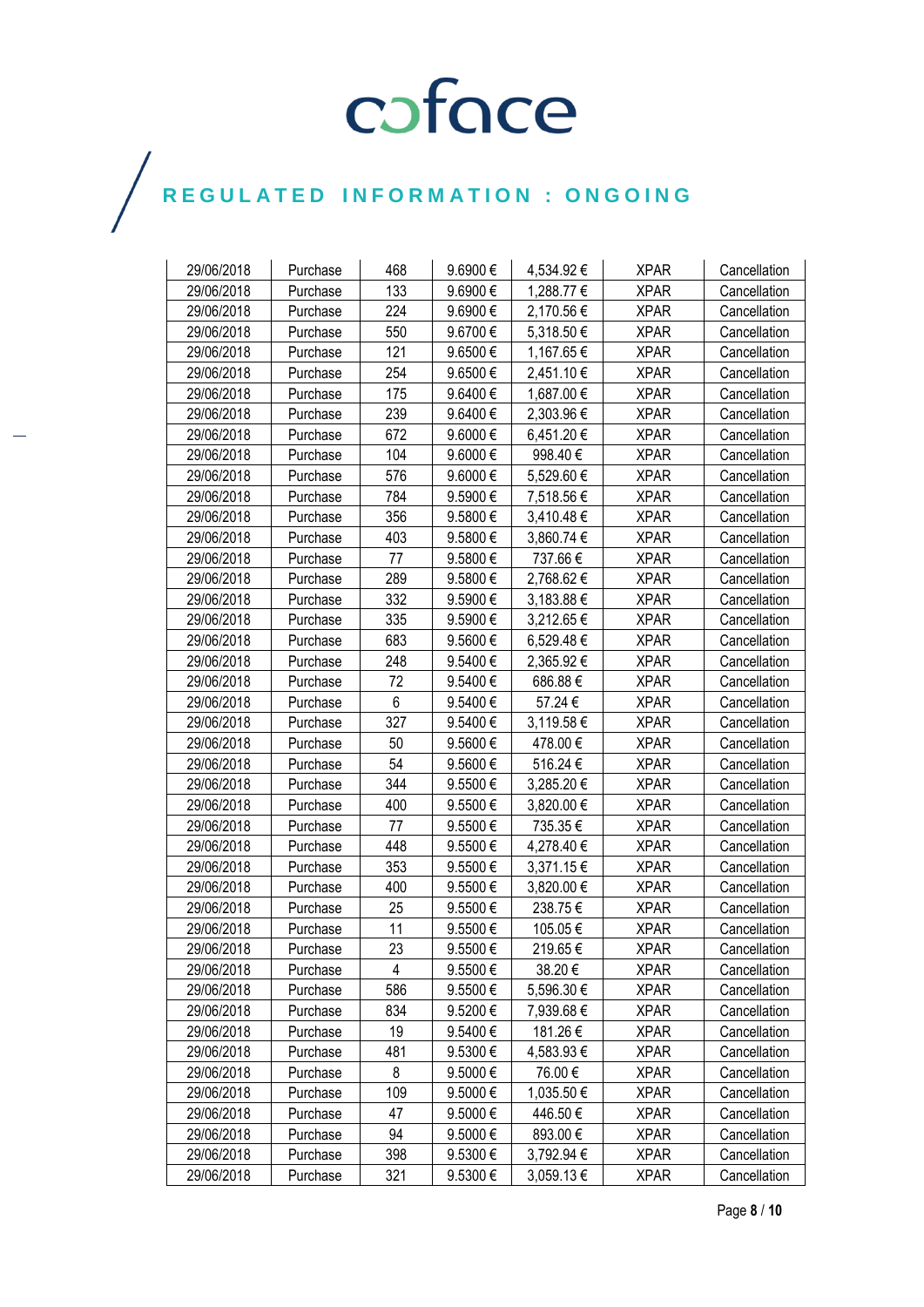| 29/06/2018                  | Purchase | 481    | $9.5100 \in$      | 4,574.31 €   | <b>XPAR</b> | Cancellation        |
|-----------------------------|----------|--------|-------------------|--------------|-------------|---------------------|
| 29/06/2018                  | Purchase | 94     | $9.5300 \in$      | $895.82 \in$ | <b>XPAR</b> | Cancellation        |
| 29/06/2018                  | Purchase | 356    | 9.5300 €          | 3.392.68 €   | <b>XPAR</b> | Cancellation        |
| 29/06/2018                  | Purchase | 545    | $9.5200 \in$      | 5.188.40 €   | <b>XPAR</b> | Cancellation        |
| Total 29/06/2018            |          | 18.520 | $9.5895 \in$      | 177.598€     | <b>XPAR</b> | <b>Cancellation</b> |
| TOTAL 25/06/2018-29/06/2018 |          | 94.700 | 9.3762 $\epsilon$ | 887,929€     | <b>XPAR</b> | <b>Cancellation</b> |